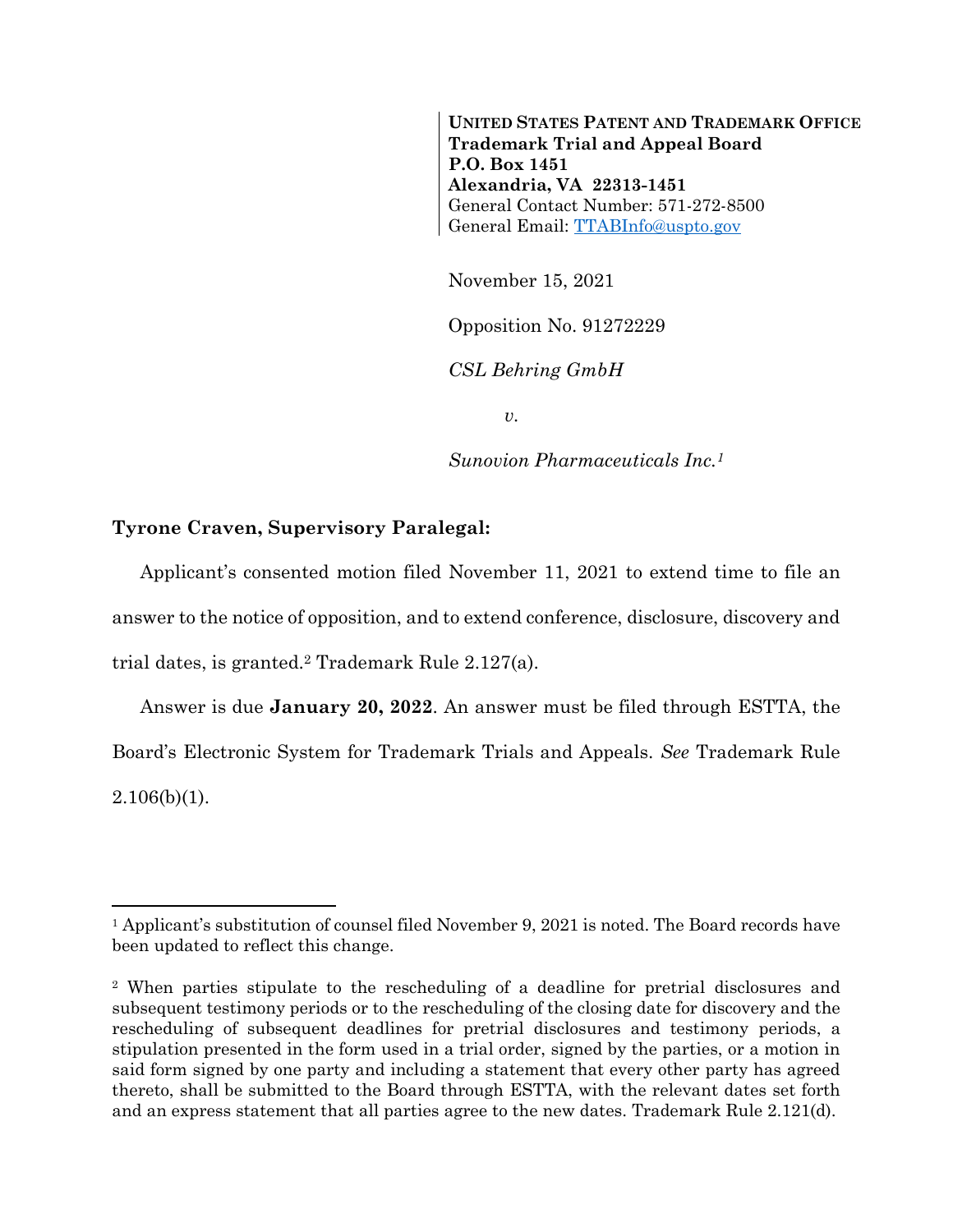The conference, disclosure, discovery and trial dates are reset in accordance with

Applicant's motion as follows:

| Deadline for Discovery Conference       | 2/19/2022  |
|-----------------------------------------|------------|
| Discovery Opens                         | 2/19/2022  |
| Initial Disclosures Due                 | 3/21/2022  |
| <b>Expert Disclosures Due</b>           | 7/19/2022  |
| Discovery Closes                        | 8/18/2022  |
| Plaintiff's Pretrial Disclosures Due    | 10/2/2022  |
| Plaintiff's 30-day Trial Period Ends    | 11/16/2022 |
| Defendant's Pretrial Disclosures Due    | 12/1/2022  |
| Defendant's 30-day Trial Period Ends    | 1/15/2023  |
| Plaintiff's Rebuttal Disclosures Due    | 1/30/2023  |
| Plaintiff's 15-day Rebuttal Period Ends | 3/1/2023   |
| Plaintiff's Opening Brief Due           | 4/30/2023  |
| Defendant's Brief Due                   | 5/30/2023  |
| Plaintiff's Reply Brief Due             | 6/14/2023  |
| Request for Oral Hearing (optional) Due | 6/24/2023  |
|                                         |            |

Generally, the Federal Rules of Evidence apply to Board trials. Trial testimony is taken and introduced out of the presence of the Board during the assigned testimony periods. The parties may stipulate to a wide variety of matters, and many requirements relevant to the trial phase of Board proceedings are set forth in Trademark Rules 2.121 through 2.125. These include pretrial disclosures, the manner and timing of taking testimony, matters in evidence, and the procedures for submitting and serving testimony and other evidence, including affidavits, declarations, deposition transcripts and stipulated evidence. Trial briefs shall be submitted in accordance with Trademark Rules 2.128(a) and (b). Oral argument at final hearing will be scheduled only upon the timely submission of a separate notice as allowed by Trademark Rule 2.129(a).

## **TIPS FOR FILING EVIDENCE, TESTIMONY, OR LARGE DOCUMENTS**